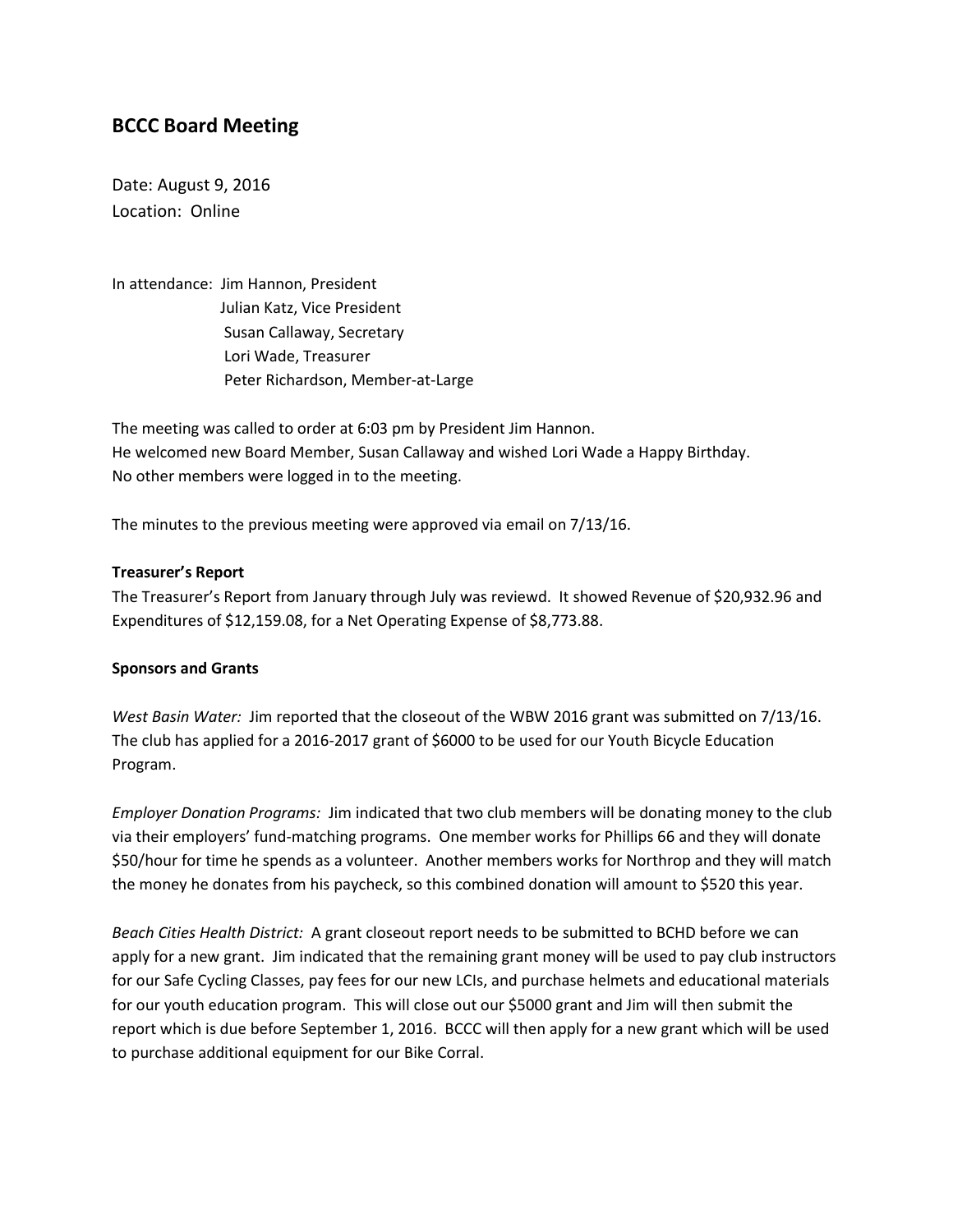*Safety Tow*n: Jim presented information on Safety Town which is a small-scale model of a city with streets, buildings, stop signs and stop lights used to teach children about pedestrian and bicycle safety. Jim showed slides of a Safety Town that is already being used in North Carolina. West Basin Water is interested in providing funds of up to \$11,000 for this project. Julian asked who was going to provide the land and manpower to build the model city. Jim said there were some possible sites, but the issue of who would build it has yet to be determined.

## *Adult Bicycling Education Program:* Program Director Sam Gengo has scheduled the next classes on August 21 and 28.

Jim next talked about the Redondo Beach Diversion Program. This will allow cyclists who have been cited for violations to take a class instead of having the violation on their record. Jim will continue working with the city and the court system to implement this program. Jim is proposing that our LCIs be used to teach the class and Redondo Beach will pay them, using the money the cyclist pays for his ticketed offense.

## *Youth Bicycle Education Program:* Jim Hannon and Steve Reichlin are working on expanding this program.

They would like to add more SCIs. O.M Travis, Carol Fern and Jack Bauer have just completed the LCI class and might be interested in this program also.

We are trying to generate interest from local schools and organizations in our program. Steve Reichlin and Catherine Graham prepared a letter which went out to all Redondo Beach schools, but unfortunately, it didn't produce any responses. Beach Cities Health District has offered to have their publicity department prepare a brochure about this program. This will then be sent to schools, scout troops and other children's organizations to generate interest in the program. American Martyrs will be having their annual Blessing of the Bikes and the club will participate once again*.*

*New Policy to Pay Club Instructors:* Peter, Jim, Sam and Lori have been working on a policy to pay our club cycling instructors. The proposed policy and process was presented and discussed. The section on how to submit payment was revised. Lori will find a sample of a contract that can be used by the instructors. Jim made a motion to approve this policy which was seconded, and then approved unanimously.

*Ride Leader Program:* Jim showed a slide with reports of 3 recent crash incidents. In all cases, the crashes were caused by unsafe road conditions. There were no serious injuries and no insurance claims were filed. Jim also announced that there was funding available to pay for two additional members to take the training to become LCIs.

*SBBC and BCCC:* Julian and Jim have proposed developing a stronger relationship between the two clubs. In order to determine if it makes sense for us, 2 people from our club (Pete Richardson and Trish) and 2 people form SBBC will get together to discuss a list of questions provided by Jim and Julian to see if this is something the club wants to be involved in. So far, SBBC has built relationships with 7 cities to generate a cycling masterplan to plan for sharrows, bike lanes, etc.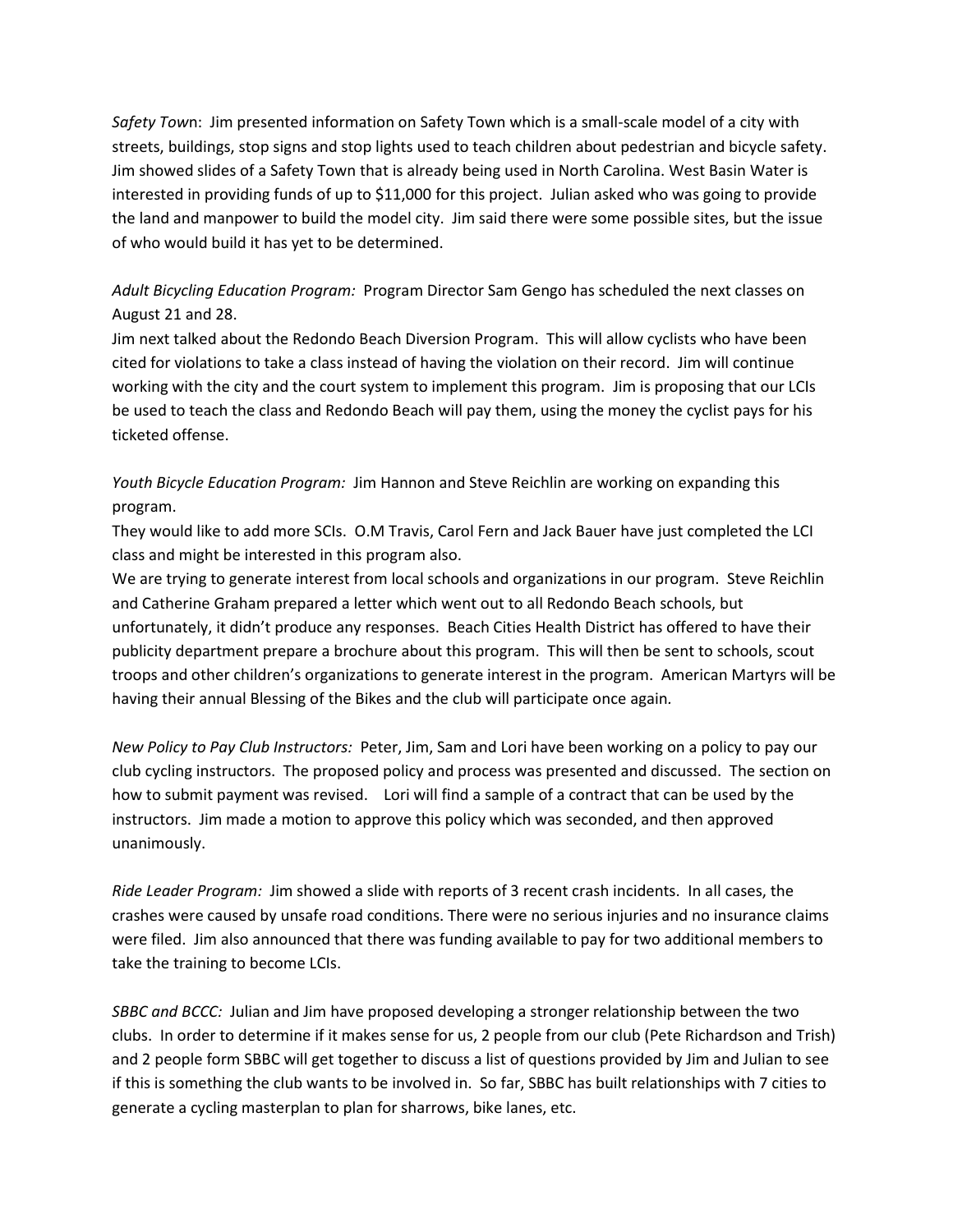Jim presented a motion to donate \$500 to the SBBC's fundraiser, Bike on the Streets which will be held September 18<sup>th</sup>. It was seconded and approved unanimously.

*Bicycle Angels, Inc:* Jim gave a brief presentation on this organization which was founded by one of our members, Dave Gold. It loans bikes to people who want to raise money and ride in various charity events. Jim made a motion to donate \$250 to this group, Susan seconded the motion and it was unanimously approved.

*Membership:* Jim said that the membership database is still a work in progress, and he had nothing new to report.

*Bike Corral Report:* Jim said that the club needed to take a fresh look at the Bike Corral project. The bike corral has been a very positive experience for those who participated as well as good publicity for our club. Because of the amount of work involved in managing the corrals, he proposed that we make the Bike Corral Director a paid position. (In looking at other cities that had bike corrals available, he determined that they all had a paid director.) We take in @ \$5000/year in tip money which would be used to fund this position. He said the club would also like to get a new lightweight fencing system which could cost  $\omega$  \$3000, and a trailer and miscellaneous items that would come to  $\omega$  \$3000. Grant money could be used for these purchases as well as money generated from the sale of our existing equipment to a construction company.

The three Beach Cities now have policies in place that require groups who apply to put on an event to provide a bike corral. He anticipates more requests for our bike corral services, although some events just rent the equipment and people lock up their own bikes, relying on the honor system. Jim showed a webpage that Randy Ross designed with possible options and pricing for the corrals. He also reviewed possible sources of volunteers: high school students who could possibly earn a scholarship, Best Buddies who could be paid as contractors, and volunteers who would be given a club T-shirt. Discussion followed on who might want to be the director and whether the club really wanted to get into the business of bike corrals. Susan suggested that we might initially want to start out by just renting the equipment, and have different price points depending on the size of the bike corral that was needed. It was decided that the Board would discuss this again at our next meeting. Jim will ask Randy to fine-tune the webpage.

*Garment Status:* Pete reported that our inventory of orange garments is slowly being reduced as is our inventory of the blue garments. Due to popular demand, the 10 year anniversary kit has been reordered as of Aug. 1. After the order closed, some people still wanted to order new kits, so Stage 1 allowed us to add them. The club has also ordered a few extra men's and women's jerseys and shorts to have in our inventory.

*Tires for Sale:* Jim reminded everyone of the Continental 4-Season Tires and 4000 S II tires that the club has for sale on their website at a reduced price. He noted that the 4-Season Tires have very good durability.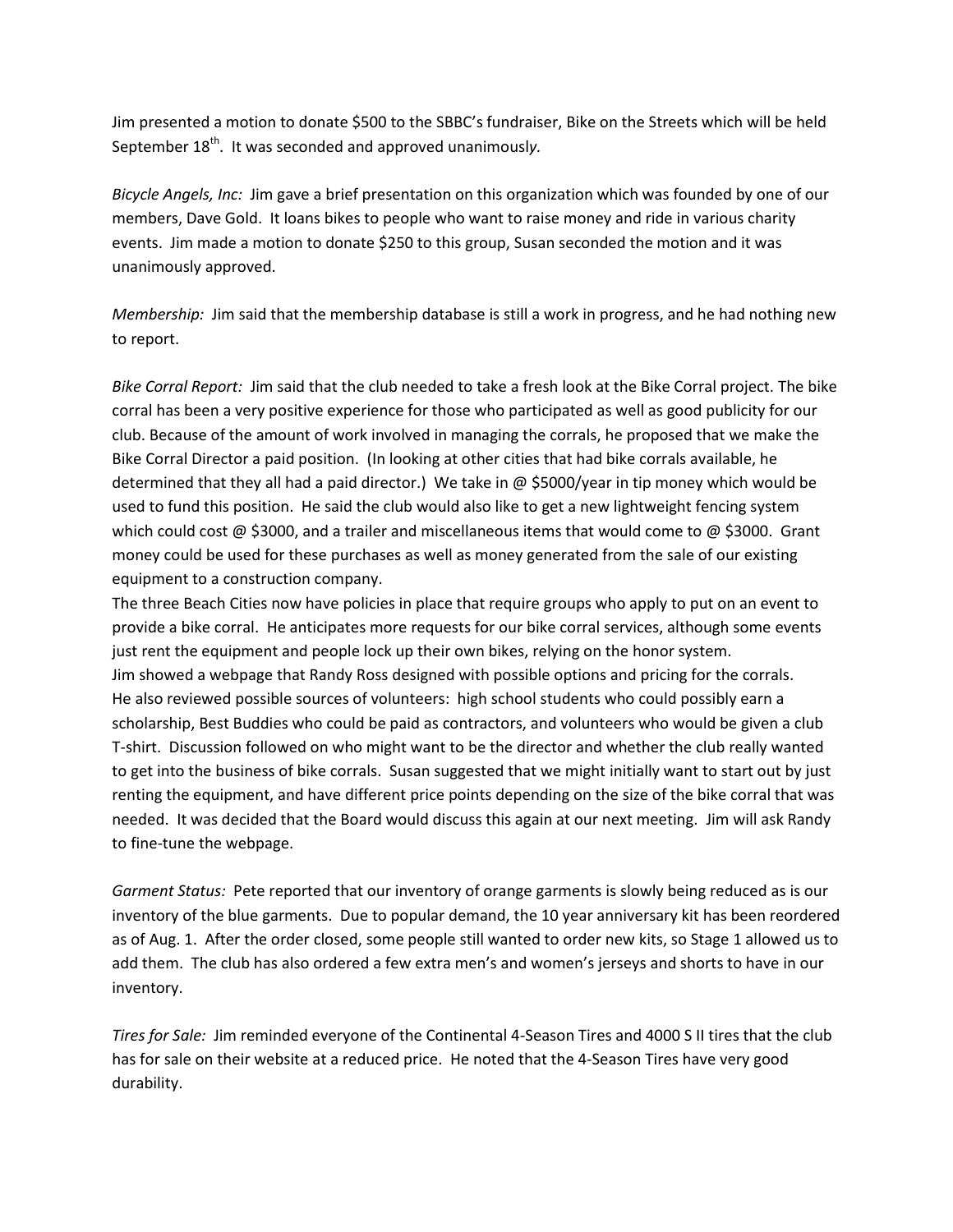*Club LAB Insurance Policy:* Jim said as a result of the Kalamazoo bicycle tragedy, he thought it would be a good idea to remind members of what the club insurance policy covers. He presented a statement to post on our website. Discussion followed and a minor revision was made. It was moved and seconded to post the revised policy on the club website and Facebook page. The motion passed unanimousl*y.*

*Community Outreach:* Jim suggested that the Club appoint Bonny Nixon as our Community Outreach Director to promote the club and its activities. A motion was made, seconded and approved unanimously.

*10 Year Anniversary Recap:* Jim announced that the new anniversary kits have been very popular, and we had a good turnout for the July 9<sup>th</sup> ride and photo as well as the Anniversary Happy Hour and The Deck. The Beach Reporter included a large version of club picture in their paper, and we are still trying to get coverage in the Daily Breeze and Easy Reader.

*Membership Report:* The club membership grew from 750 to 788 in the last month, possibly due to the publicity mentioned above.

*Board Round Table:* Board members did not present any additional new business for discussion

Jim announced that the next board meeting would be online on September  $13<sup>th</sup>$ . Susan said she would be out of the country so someone else would need to take minutes.

The meeting was adjourned at 7:51 pm.